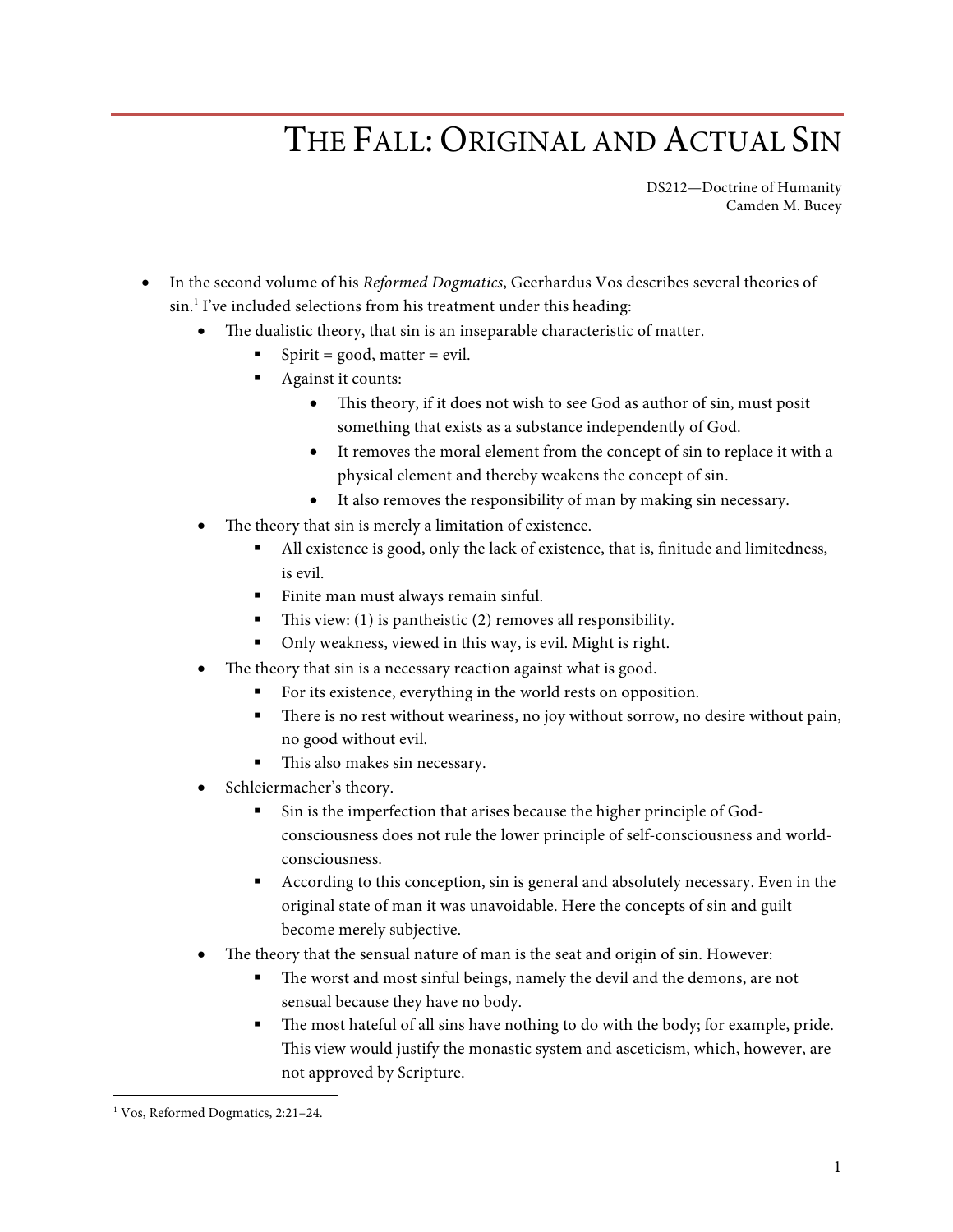- § According to this theory, the older a man gets and the more the sensual nature in him dies down, the more he should also grow in holiness. This is not the case.
- The theory that all sin is selfishness.
	- § Of all theories, this one comes closest to the truth.
	- Against it, however, we have to note the following:
		- There is unselfish sin. When, for example, a mother, out of an excessive love for her deceased child, in despair takes her own life, this suicide is sin. This, however, is plainly not to be called selfishness.
		- In some sense there is selfish virtue. Man has duties toward himself. He has to esteem the image of God that is in him and he cannot hate his own flesh. God's word requires love to our neighbor as ourselves.
		- Sin, in the strict sense, is only conceivable as sin against God, and one can speak of sin against one's neighbor only in a derivative and figurative sense.
		- It is absolutely necessary to grasp this clearly. It is not selfishness as such that constitutes the essence of sin, but selfishness as shutting oneself off toward God, as seeking after our own honor while *not* wanting God's honor.

## THE NATURE OF SIN

- In the garden, the tree of life offers confirmation in eschatological glory, but a threat or warning of death upon condition of disobedience accompanies the tree of the knowledge of good and evil.
	- o God promised a reward for obedience, but he also threatened a curse for disobedience.
	- o In Genesis 2:17, God said, "but of the tree of the knowledge of good and evil (טוֹב וָרָע) you shall not eat, for in the day that you eat of it dying you shall surely die (מוֹת תְּמוּת)."
- In our consideration, we want to explore the nature of Adam's probation symbolized in this tree and the nature of the threatened curse.
- Probation Symbolized in the Tree of the Knowledge of Good and Evil
	- o Adam's situation in the garden was not permanent. He was offered a higher, consummate life under probation.
		- Whether he would attain that life depended on his obedience.
		- § A probationary period of testing would terminate at some point for Adam to enter a higher estate.
			- Adam was bound under the covenant for Sabbath rest.
			- His probation could not have been endless. We don't know how long the probationary period was meant to last. All we know for certain is that Adam did not meet the terms of his probation.
	- o The Symbolic Significance of the Tree of the Knowledge of Good and Evil
		- § Many different views have been offered regarding the Tree of the Knowledge of Good and Evil.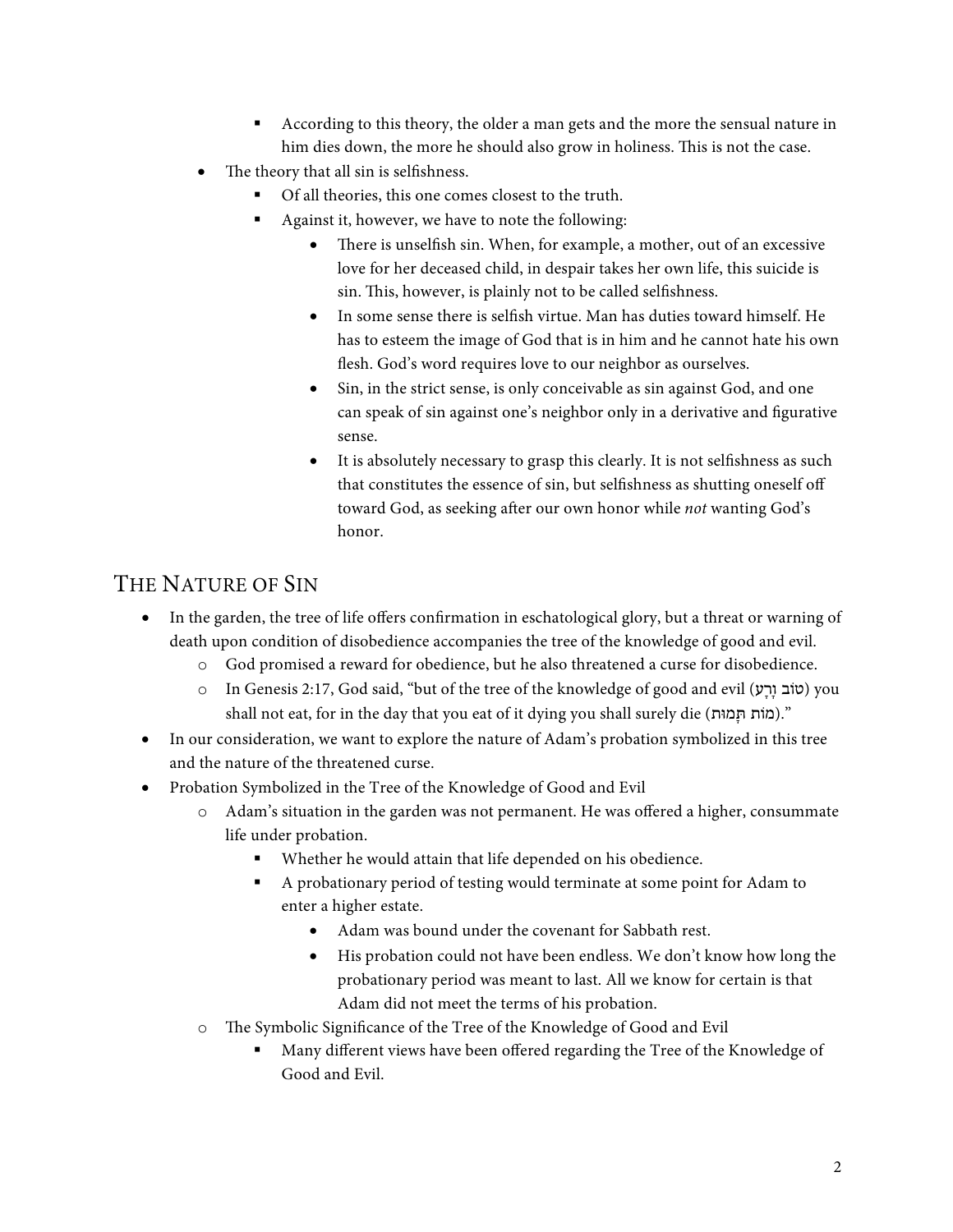- Some see that the knowledge of good and evil would be attained by eating its fruit.
- Others see that by eating of the tree, and thereby disobeying God, Adam would place himself into God's place, in a sense becoming the arbiter of good and evil.
- Geerhardus Vos and Meredith G. Kline argue that the Tree of the Knowledge of Good and Evil is the instrumental means appointed by God to test Adam's kingly and priestly ability to decipher good and evil *as an obedient creature*.
- § On this view, Adam already possesses the knowledge of good and evil, but the issue is whether he will exercise that knowledge *faithfully* as a covenant *keeper* or sinfully as a covenant *breaker*.
	- Adam's place in the garden was reflective of God's lordship. His dominion depended on the Lord, who is the absolute authority.
	- The Tree of the Knowledge of Good and Evil forces Adam to confront this relationship.
		- o He does not have *absolute lordship* but lives in subjection to God.
		- o Therefore, he must obey the Lord without question. God's command to Adam not to eat of this true was a radical test of obedience.
	- The use of the language (ע ָרָו טוֹב (emphasizes that this test will occur in the context of temptation.
		- o This language is found in Genesis 2:17 and throughout Scripture.
			- § Micah 3:1–2—And I said: Hear, you heads of Jacob and rulers of the house of Israel! Is it not for you to know justice?—you who hate the good (טוֹב) and love the evil (רָעָה), who tear the skin from off my people and their flesh from off their bones.
			- Malachi 2:17-You have wearied the LORD with your words. But you say, "How have we wearied him?" By saying, "Everyone who does evil is good (כַּל־עֹשֵׂה רָע טוֹב) in the sight of the LORD, and he delights in them." Or by asking, "Where is the God of justice?"
		- o The language "good and evil" indicates ethical consideration and judicial discrimination between polar opposites.
	- Adam acted autonomously in substituting his own consideration and judgment of good and evil.
- These considerations inform our understanding of the threatened sanctions. Given that Adam's sin happened under the absolute lordship of God and within an eschatological covenant, his disobedience is construed as absolute rebellion and warrant eschatological punishment/death.
- Let's look more closely at the *nature* of the threatened sanction. It is both *eschatological* and *just*.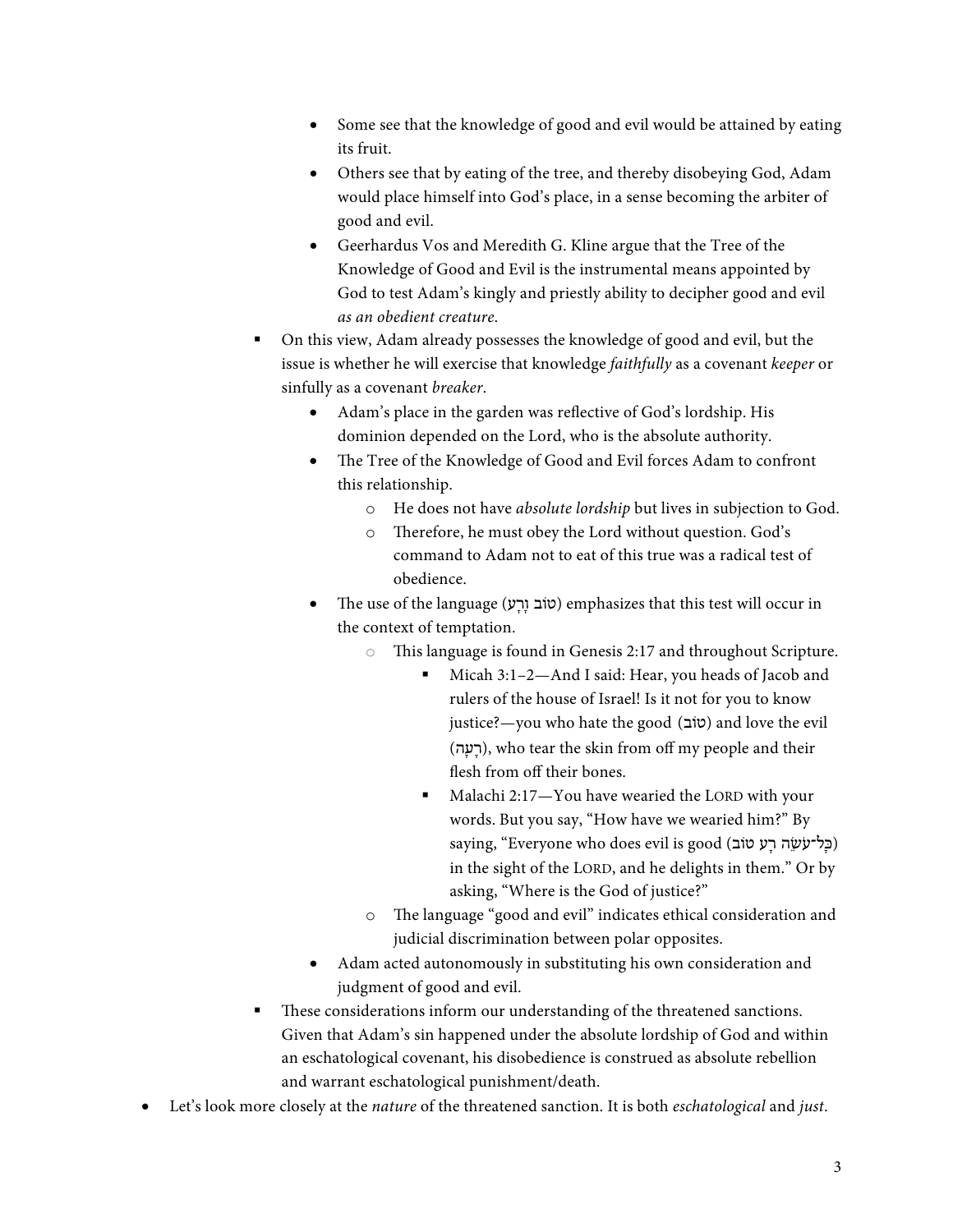- o The threatened sanction is first *eschatological*.
	- The sanction threatened and symbolized in the Tree of the Knowledge of Good and Evil are the converse of the Tree of Life.
	- The blessing offered is the highest form of blessing. The creature is offered to commune with the Creator-God in glory forever.
	- The flip side would involve the very opposite, eternal punishment and the loss of glory in some sense.
		- God created all things "very good." At the same time, he had a plan for his image to progress through probation unto consummation.
		- Death is the failure to realize this originally-intended goal. It is a loss of original glory.
	- Judgment and the Day of the Lord
		- Genesis 3:8 instructs us regarding the eschatological nature of the threatened curse. "And they heard the sound of the LORD God walking in the garden in the cool of the day (לְרוּחַ הַיּוֹם), and the man and his wife hid themselves from the presence of the LORD God (מִפְּנֵי יהוה אֵלֹהִים) among the trees of the garden."
		- Kline makes three important exegetical observations on this text that indicate the Lord comes in judgment. It anticipates what comes to be known later in Scripture as "the day of the Lord."2
			- o The Sound of the LORD God (אֲת־קוֹל יהוה אֱלֹהִים)
				- Kline observes that in other places in the Old Testament, קוֹל is associated with God coming in thunder and lightning, where the mountains quake and a consuming fire appears in the presence of Israel.
					- Exodus 19:16–25 and Deut 4:11 associate the voice (קוֹל (of the LORD with impending judgment and wrath.
					- Ezekiel confirms this with his description of the Glory-Spirit coming in judgment (cf. Ezek 1:4, 24, 25a, 28).
				- It is suitable to see the same thing in Genesis 3:8. The voice of God accompanies his coming.<sup>3</sup>
			- o The Spirit of the Day (לְרוּחַ הַיּוֹם) in 3:8a.
				- § ַרוּח ְל refers back to the Spirit's appearance in Genesis 1:2. He hovered over the waters at creation.
				- The Spirit (לְרוּחָ) is also often associated with the face of the LORD God (מִפְּנֵי יהוה אֱלֹהִים). It is fitting that both

 <sup>2</sup> Meredith G. Kline, *Images of the Spirit*, 97.

<sup>3</sup> Meredith G. Kline, *Images of the Spirit*, 102.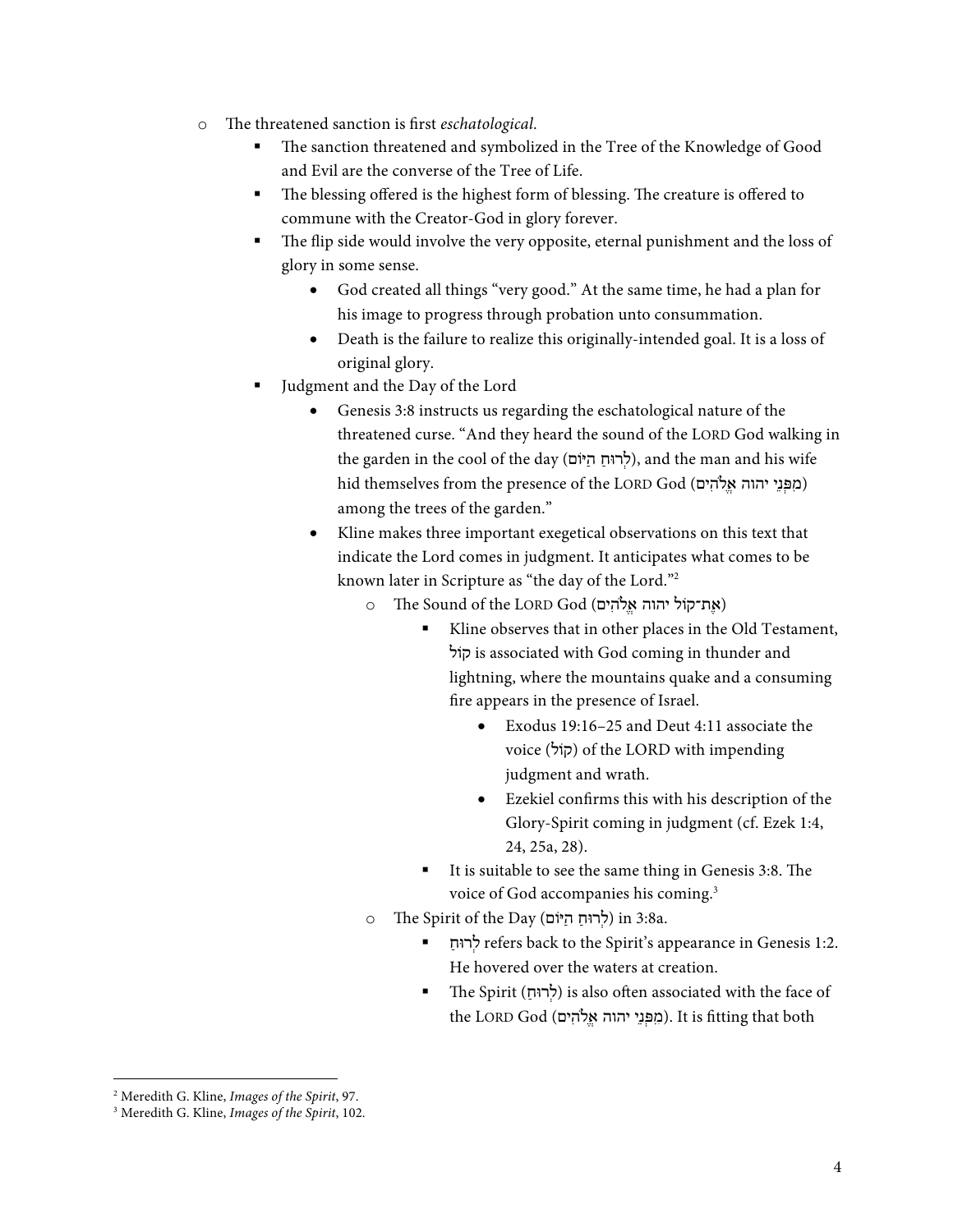would be mentioned when the Lord comes to Adam and Eve immediately after the fall.

- § The reference to יּוֹם ַה is OT prophetic language for the Day of the LORD—the day of reckoning and judgment.
	- Judges 11:27—Therefore I have not sinned against you, but you wronged me by fighting against me. May the LORD, the Judge, render  $j$ iudgment this day (הַשֹּׁפֵט הַיּוֹם) between the children of Israel and the people of Ammon.'
	- Ezekiel 7:7—"Doom has come to you, you who dwell in the land; The time has come, the day of  $t$ rouble (הַיּוֹם מְהוּמַה) is near."
	- Zephaniah 1:14–15 describes the day of the Lord: "The great day of the LORD is near, near and hastening fast; the sound of the day of the LORD is bitter, the mighty man cries aloud there. יוֹם עַבְרָה הַיּוֹם הַהוּא ) A day of wrath is that day יוֹם(, a day of distress and anguish, a day of ruin and devastation, a day of darkness and gloom, a day of clouds and thick darkness."
- The coming of the Lord in Genesis 3:8 serves as a prototype for the Day of the LORD spoken of by the prophets, the Eschatological Day of Judgment.4
- o The Face/Presence of the LORD God (מִפְּנֵי יהוה אֱלֹהִים)
	- This becomes even clearer with the language of the face of the LORD God (מִפְּנֵי יהוה אֱלֹהִים).
	- He sees a parallel between the Spirit at creation and the Spirit at judgment, a type of de-creation.
		- The Spirit of God hovered over the face of the וְרוּחַ אֱלֹהִים מְרַחֵפֵת עַל־פְּנֵי ) 2:1 waters in Genesis  $1:2$  ( .(הַ מָּ יִ ם
		- In Genesis 3:8, the face of the LORD God ( מפני יהוה אֱלֹהִים) comes in the Spirit of the day to judge.
- o The threatened sanction is *eschatological.* It is also *just*.
	- As we discussed before with our treatment of Turretin, Adam's obedience "merits" eternal life, because of the nature of the covenant God freely and graciously established.
		- If Adam could "merit" eternal life by obedience according to the terms of the covenant, he also can "merit" eternal death according to its terms.

 <sup>4</sup> Meredith G. Kline, *Kingdom Prologue*, 129.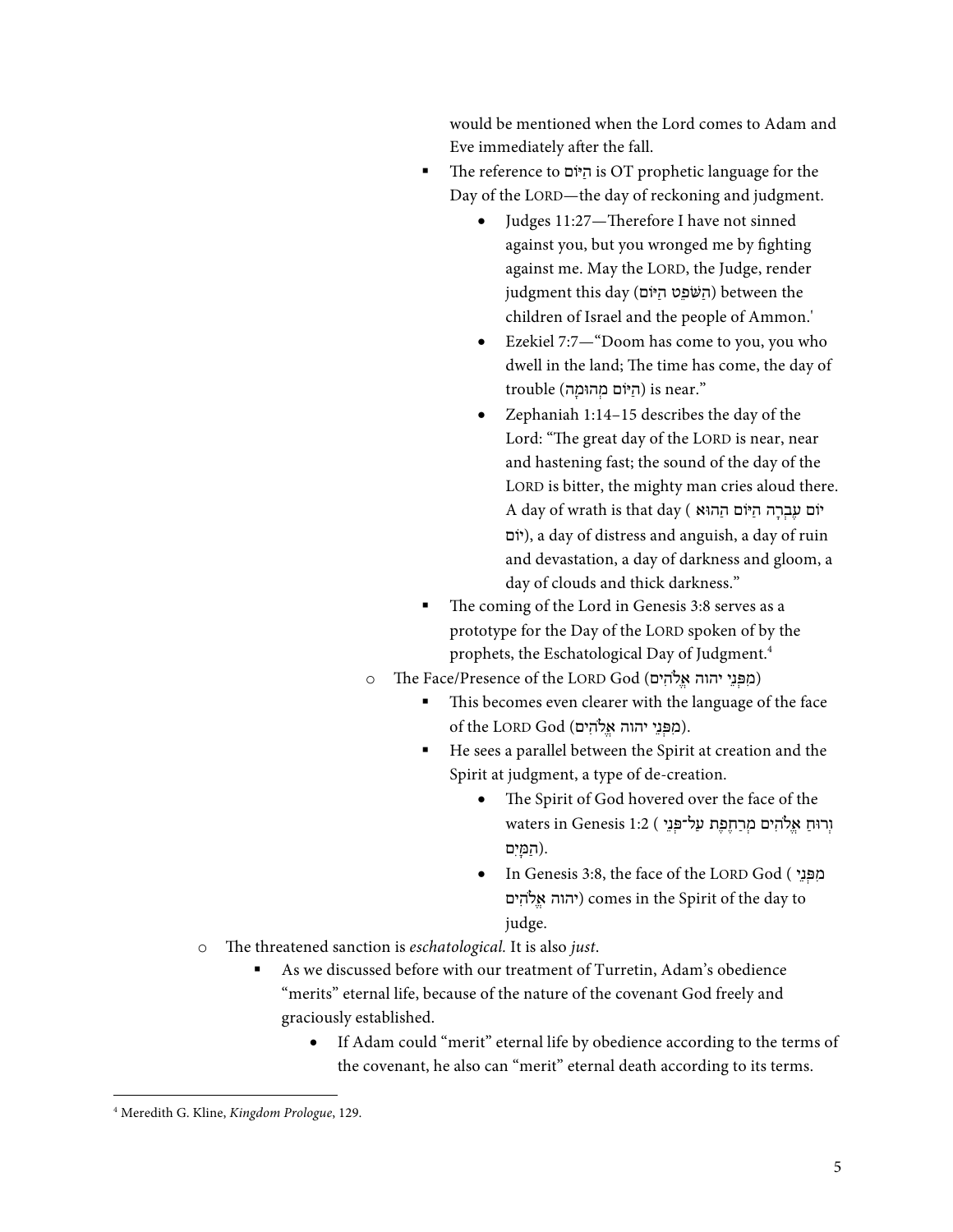- God is no less self-obligated to issue the curse for violating the terms than he is to grant the reward for keeping them.
- § Nonetheless, when God comes in the garden to judge, he announces the curse but does not bring the *eschatological* judgment yet. Rather, he issues another promise of eschatological life to be merited by the eschatological son, Jesus Christ.

## THE MYSTERY OF SIN

- The origin of sin is a profound mystery. We cannot deny that.
	- o As creatures, we do not fully understand why God has allowed sin to occur.
	- o We do, however, learn several truths in Scripture that must control our consideration of the mystery of sin and the so-called problem of evil.
- God has from eternity ordained whatsoever comes to pass.
	- o Ephesians 1:11—In him we have obtained an inheritance, having been predestined according to the purpose of him who works all things according to the counsel of his will.
	- o But this seems to generate a problem.
		- § If God is all good, he would not want sin.
		- § If God is all powerful, then he would not allow sin.
		- Evil exists.
		- Therefore, the argument concludes that God is either limited in goodness or power.
	- o Scripture does not allow us to compromise God's sovereignty. What then about his goodness? That brings us to the next Scriptural principle.
- God is not the author of sin.
	- o James 1:13—Let no one say when he is tempted, "I am being tempted by God," for God cannot be tempted with evil, and he himself tempts no one.
	- o Canons of Dort, First Head: Article 15.
		- What peculiarly tends to illustrate and recommend to us the eternal and unmerited grace of election is the express testimony of sacred Scripture that not all, but some only, are elected, while others are passed by in the eternal decree; whom God, out of His sovereign, most just, irreprehensible, and unchangeable good pleasure, has decreed to leave in the common misery into which they have willfully plunged themselves, and not to bestow upon them saving faith and the grace of conversion; but, permitting them in His just judgment to follow their own ways, at last, for the declaration of His justice, to condemn and punish them forever, not only on account of their unbelief, but also for all their other sins. And this is the decree of reprobation, which by no means makes God the Author of sin (the very thought of which is blasphemy), but declares Him to be an awful, irreprehensible, and righteous Judge and Avenger thereof.
	- o Heidelberg Catechism 6.
		- § Q. Did God, then, create man so wicked and perverse?
		- A. No, on the contrary, God created man good $[1]$  and in His image,  $[2]$  that is, in true righteousness and holiness,[3] so that he might rightly know God His